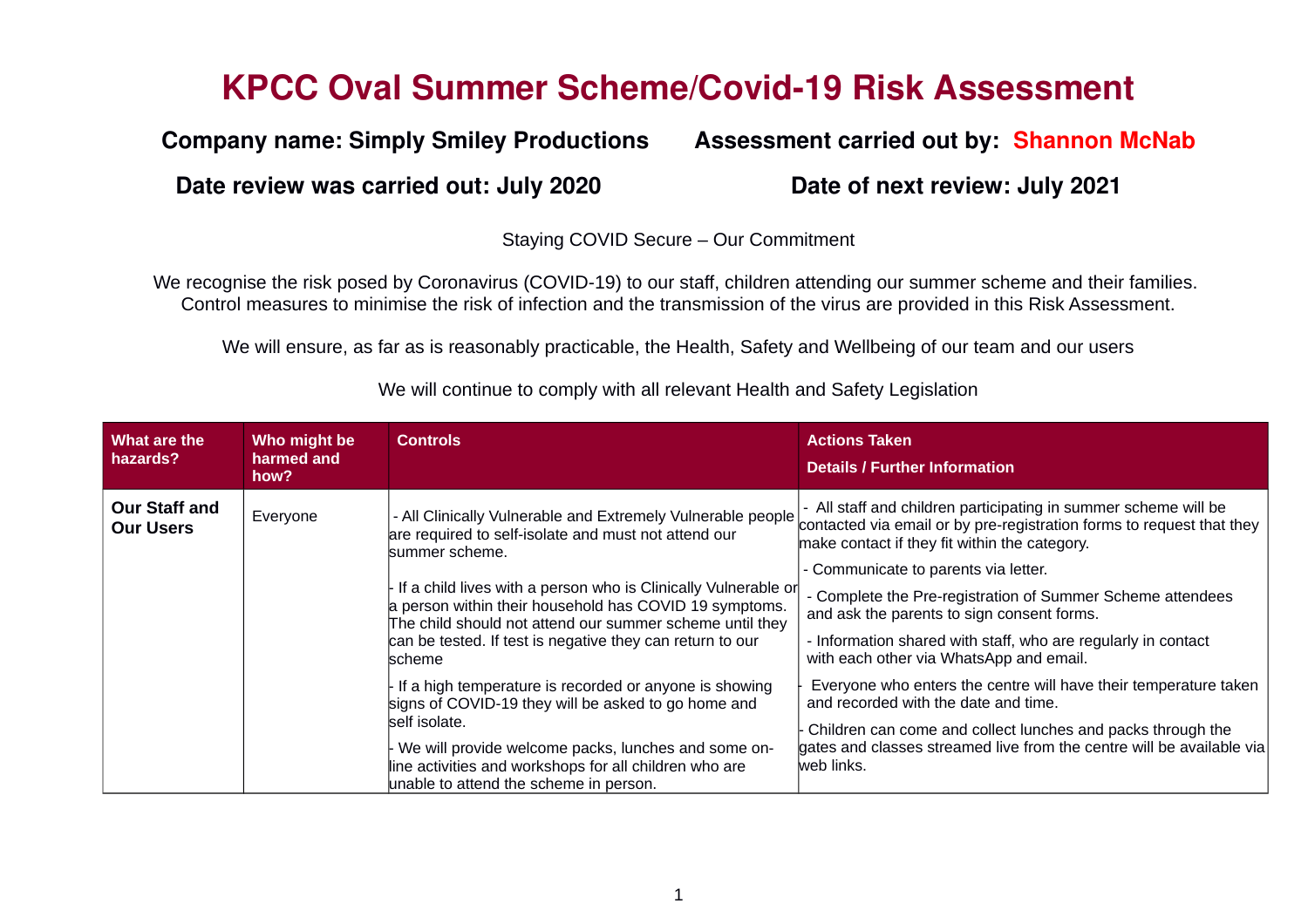| Access /<br><b>Egress</b><br><b>Controls</b>                 | Designated Entrance and Exit Points via the gates to the<br>site. Small Gate via Harleyford Street to enter.<br>Big Gate via Kennington Park Estate to Exit.<br>Develop, share and display drop off/ collection protocols<br>e.g. one way system and one parent/carer only to drop<br>off/collect child.<br>Restrictions on access to community hall site by third<br>parties (parents, members of the public, visitors etc)<br>Stagger drop off and collection times, lunch and break<br>times for each group.                                                                                                                                                                                                                                                                                                                                                                                                                           | - A plan is in place for entrance and exit points and will be<br>communicated to parents.<br>- Parents will be informed of drop off and collection protocols.<br>- Volunteers and staff will be available to help manage the<br>social distanced entrance and exits of groups from 9:30-<br>$11:30$ am and 3-4pm                                                                                                                                                                                                                                                                                                                                                                                                          |
|--------------------------------------------------------------|-------------------------------------------------------------------------------------------------------------------------------------------------------------------------------------------------------------------------------------------------------------------------------------------------------------------------------------------------------------------------------------------------------------------------------------------------------------------------------------------------------------------------------------------------------------------------------------------------------------------------------------------------------------------------------------------------------------------------------------------------------------------------------------------------------------------------------------------------------------------------------------------------------------------------------------------|---------------------------------------------------------------------------------------------------------------------------------------------------------------------------------------------------------------------------------------------------------------------------------------------------------------------------------------------------------------------------------------------------------------------------------------------------------------------------------------------------------------------------------------------------------------------------------------------------------------------------------------------------------------------------------------------------------------------------|
| <b>Slips, Trips</b><br>and Falls                             | Identify wet pavements and floors, spillage, trip<br>nazards and falls from climbing<br>Rocking or standing on chairs, climbing garden<br>walls, standing on tables                                                                                                                                                                                                                                                                                                                                                                                                                                                                                                                                                                                                                                                                                                                                                                       | - Put in place monitoring and supervision to make sure people<br>are following controls, ie No Climbing allowed<br>- Have first aid worker on site<br>- Have materials and staff on hand to clear up where possible.                                                                                                                                                                                                                                                                                                                                                                                                                                                                                                      |
| Physical /<br><b>Social</b><br>Distancing in<br>the Building | The Hall and Community rooms will be organised<br>maintaining space between seats/hula hoop islands where<br>possible.<br>Each child will have their own chair, a welcome bag filled<br>with art supplies, a water bottle and a hula hoop. This will<br>be the child's own "little island" where they can keep their<br>personal items and coat for the day.<br>The children will make 2 name tags: one for their Island<br>and another for the seat at a table that they are allocated to<br>for the day. Each child will have their own chairs and table<br>space to do activities and eat lunch.<br>Social distancing message is re-enforced to children at<br>egular intervals by staff. When children are instructed to<br>move around the rooms or outside - children must step into<br>their hula hoops and holding them at waist height they will<br>move around within the hoops to avoid any child touching<br>any other child. | Excess furniture has been removed to create as much space<br>as possible for movement.<br>- All tables will have 4 empty seats to keep social distancing in<br>place and each child will have an allocated seat that only they<br>sit on that day.<br>- Staff will remind children about social distancing and the<br>need to remain within their group.<br>- There will be 2 groups each day, they will have staggered<br>arrival / collection times.<br>- Each group of up to 15 children will have 2 staff members<br>leading the group. Each group will stick together all day and<br>be colour coded and numbered ie Yellow Group has yellow<br>hula hoops numbered 1-15<br>- Maximum number 25/30 children each day |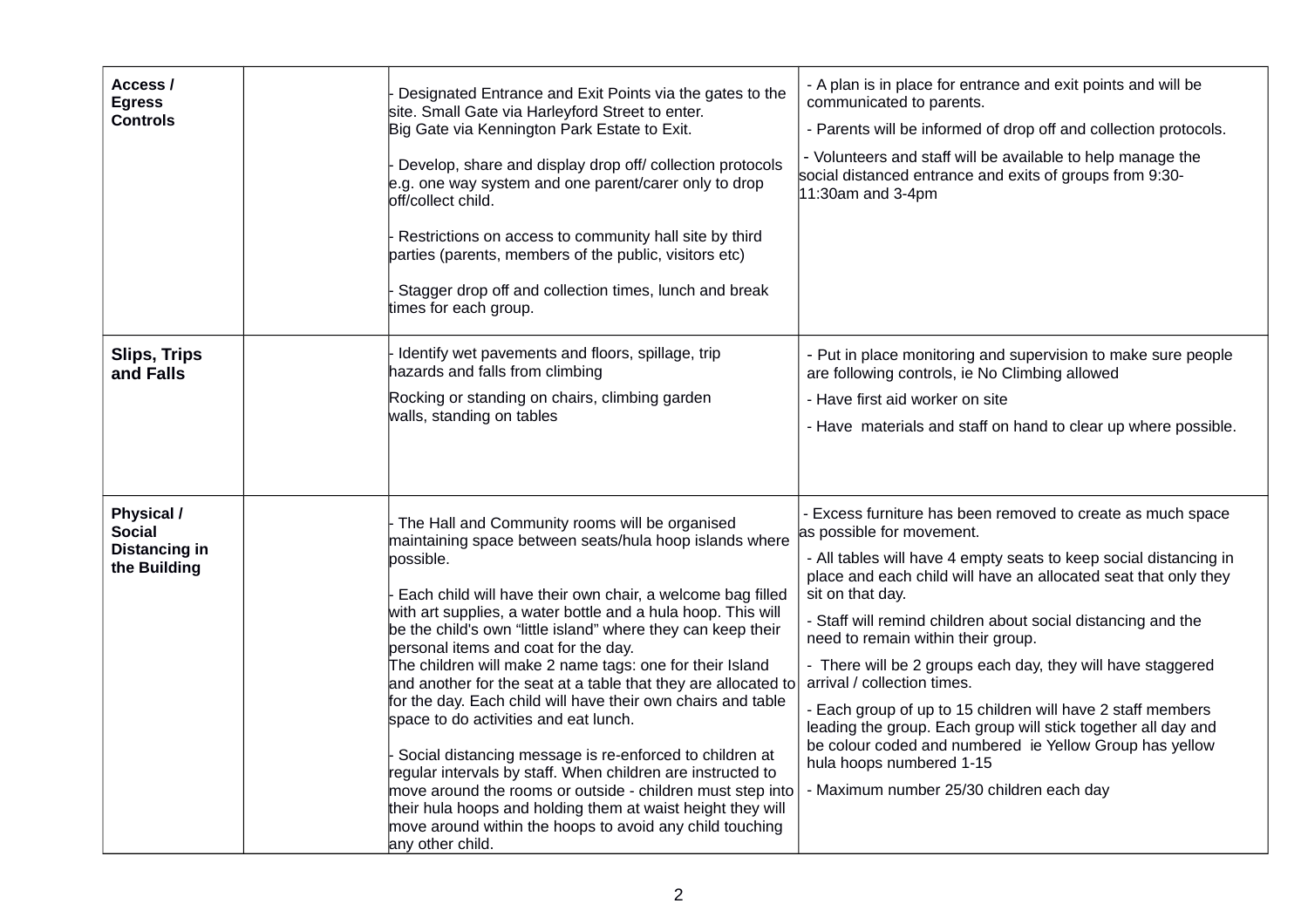|                                                                | Outside space is used wherever possible for learning and<br>break times.                                                                                                                                                          | - Outdoor space will be used for specific groups at specific                                                                                                                      |
|----------------------------------------------------------------|-----------------------------------------------------------------------------------------------------------------------------------------------------------------------------------------------------------------------------------|-----------------------------------------------------------------------------------------------------------------------------------------------------------------------------------|
|                                                                | Reduced movement around centre - ensure each group<br>move around together and limit contact with other groups<br>within the setting.                                                                                             | times.                                                                                                                                                                            |
|                                                                | Communal spaces such as dining room or hall to<br>be used at reduced capacity                                                                                                                                                     | - Toilet breaks will be given on a one-in/one-out basis with a<br>toilet monitor on hand to ensure hygiene levels are met after<br>each use.                                      |
|                                                                | Stagger the use and limit the occupancy of staff room and                                                                                                                                                                         | - Hall will be used for only one group at a time.                                                                                                                                 |
|                                                                | office by employees.                                                                                                                                                                                                              | - Office limited to office personnel only.                                                                                                                                        |
|                                                                | - Kitchen staff to maintain social distancing of 2 metres in                                                                                                                                                                      | - Kitchen access is limited to our Dinner ladies only.                                                                                                                            |
|                                                                | the kitchen where possible. Kitchen door will be closed and<br>all food items will be offered through the hatch.                                                                                                                  | - Staff and children to maintain 2m distancing and eat their<br>lunch as a group either outside or in their allocated room.                                                       |
|                                                                | Use of Small Meeting Rooms and Confined Areas by<br>more than one person prohibited.                                                                                                                                              |                                                                                                                                                                                   |
| Infection<br>Control,<br><b>Cleaning and</b><br><b>Hygiene</b> | Staff and/or children who are experiencing symptoms<br>associated with COVID-19 are instructed not to attend the<br>summer scheme and to refer to current advice and<br>guidance                                                  | All staff aware of guidance.                                                                                                                                                      |
| <b>Arrangements</b>                                            | Staff who experience symptoms as above whilst at work<br>should immediately go home and follow the guidance.                                                                                                                      |                                                                                                                                                                                   |
|                                                                | collected from summer scheme as soon as possible. They<br>should be kept 2m apart from all others whilst on site. If a<br>child needs direct personal care until they can return<br>home, staff should wear the appropriate PPE.  | - Children who experience COVID-19 symptoms should be $\vdash$ The small meeting room has been allocated for this. PPE<br>equipment will be available within the room.            |
|                                                                | Provision of hand-washing / hand-hygiene facilities at<br>entrances and throughout the community centre. (regularly<br>monitored & maintained).                                                                                   | An additional sink has been purchased and installed outside<br>that is activated by your kneeNo taps                                                                              |
|                                                                | - All staff and pupils are encouraged to regularly wash their<br>hands with soap and water, especially upon arrival, prior to<br>eating, following break/lunch time and any other time<br>deemed necessary (after coughs/sneezes) | Children will be asked to wash hands at the beginning of the<br>day, after each playtime, before and after meals etc.<br>Hand sanitiser will be available to staff when required. |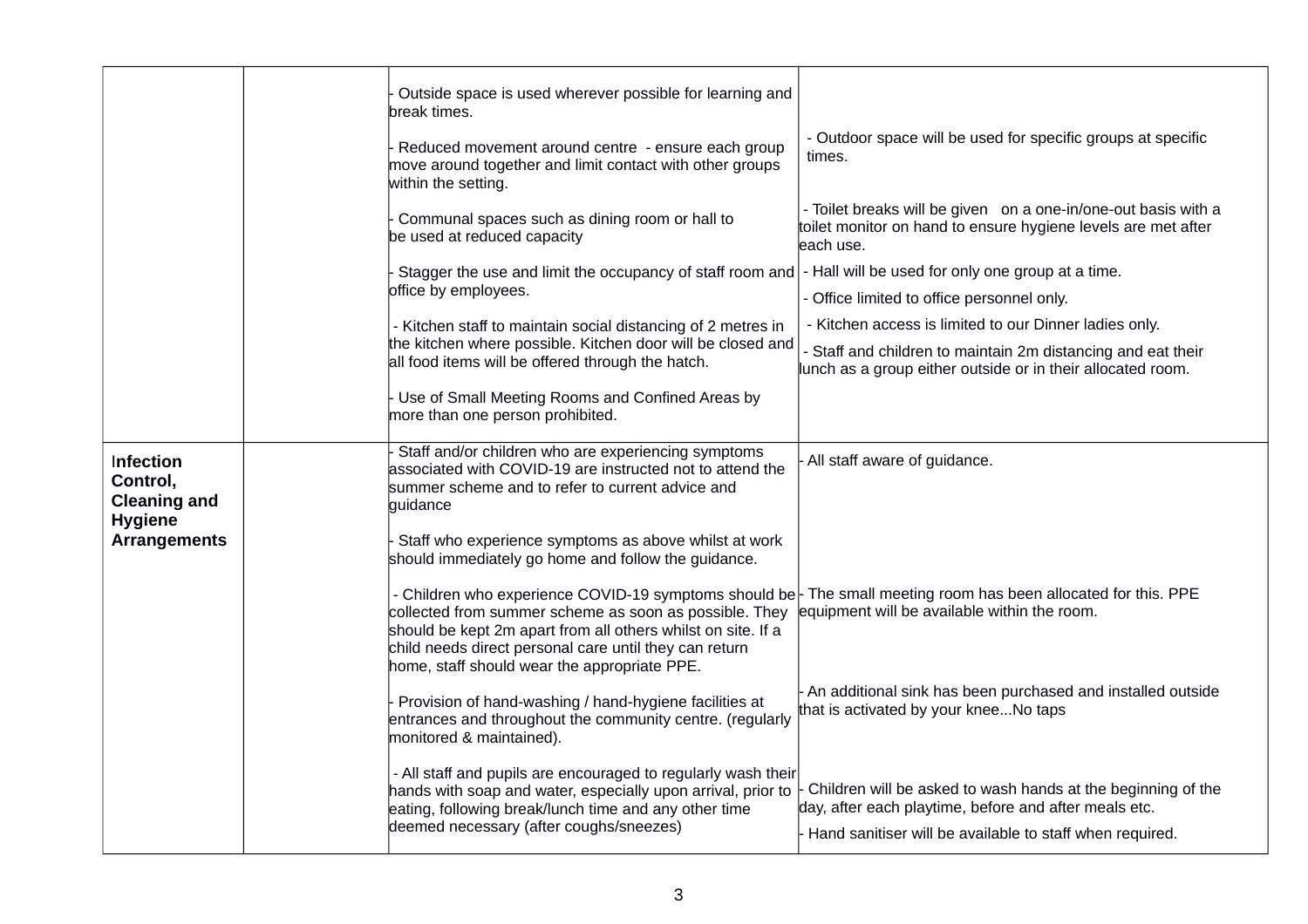|  | Sharing of pencils/ pens and other items of stationery is<br>avoided where possible. Pupils will have their own<br>stationery.                                                                                                                                                                 | Children will be given stationery to use and this will remain as<br>theirs throughout.                                                                              |
|--|------------------------------------------------------------------------------------------------------------------------------------------------------------------------------------------------------------------------------------------------------------------------------------------------|---------------------------------------------------------------------------------------------------------------------------------------------------------------------|
|  | - All staff and pupils are encouraged to cough / sneeze into<br>tissues and dispose of these in appropriate waste disposal<br>bins. (Catch it, Kill it, Bin it)                                                                                                                                | All groups will be allocated tissues.                                                                                                                               |
|  | - Additional lidded bins and increased emptying /<br>replacement are provided / in-place.                                                                                                                                                                                                      | Lidded bins are available                                                                                                                                           |
|  | - All working areas within the building should be well-<br>ventilated (Windows and Doors open) where safe and<br>appropriate to do so.                                                                                                                                                         | The Facilities Manager will open doors and windows on arrival<br>in the morning to ventilate the rooms. Staff will be encouraged<br>to keep windows and doors open. |
|  | - Increased frequency of cleaning of communal areas and<br>locations / high contact points (using detergent and hot<br>water followed by a chlorine based disinfectant solution)<br>including:<br><b>Toilets</b>                                                                               | - A member of the cleaning staff to be on site all day. High<br>frequency areas, i.e. door handles, toilets to be cleaned, wiped<br>down regularly.                 |
|  | Door Handles/ Access Buttons<br>Kitchen areas and associated equipment<br>Water dispensers/coolers<br><b>Printers/ Photocopiers</b><br><b>White Boards</b>                                                                                                                                     | - Staff to be encouraged to wipe down cupboard handles, light<br>switches in their own rooms throughout the day.                                                    |
|  | Play Equipment                                                                                                                                                                                                                                                                                 |                                                                                                                                                                     |
|  | - Staff and Children to store, where possible, coats, bags<br>and non-work essential items in personal lockers. Where<br>lockers are not provided, employees will not use shared<br>coat racks / stands and will store coats on the back of their<br>chairs and bags safely under their desks. | Staff can leave all valuables and personal items on their own<br>chairs in office.                                                                                  |
|  |                                                                                                                                                                                                                                                                                                |                                                                                                                                                                     |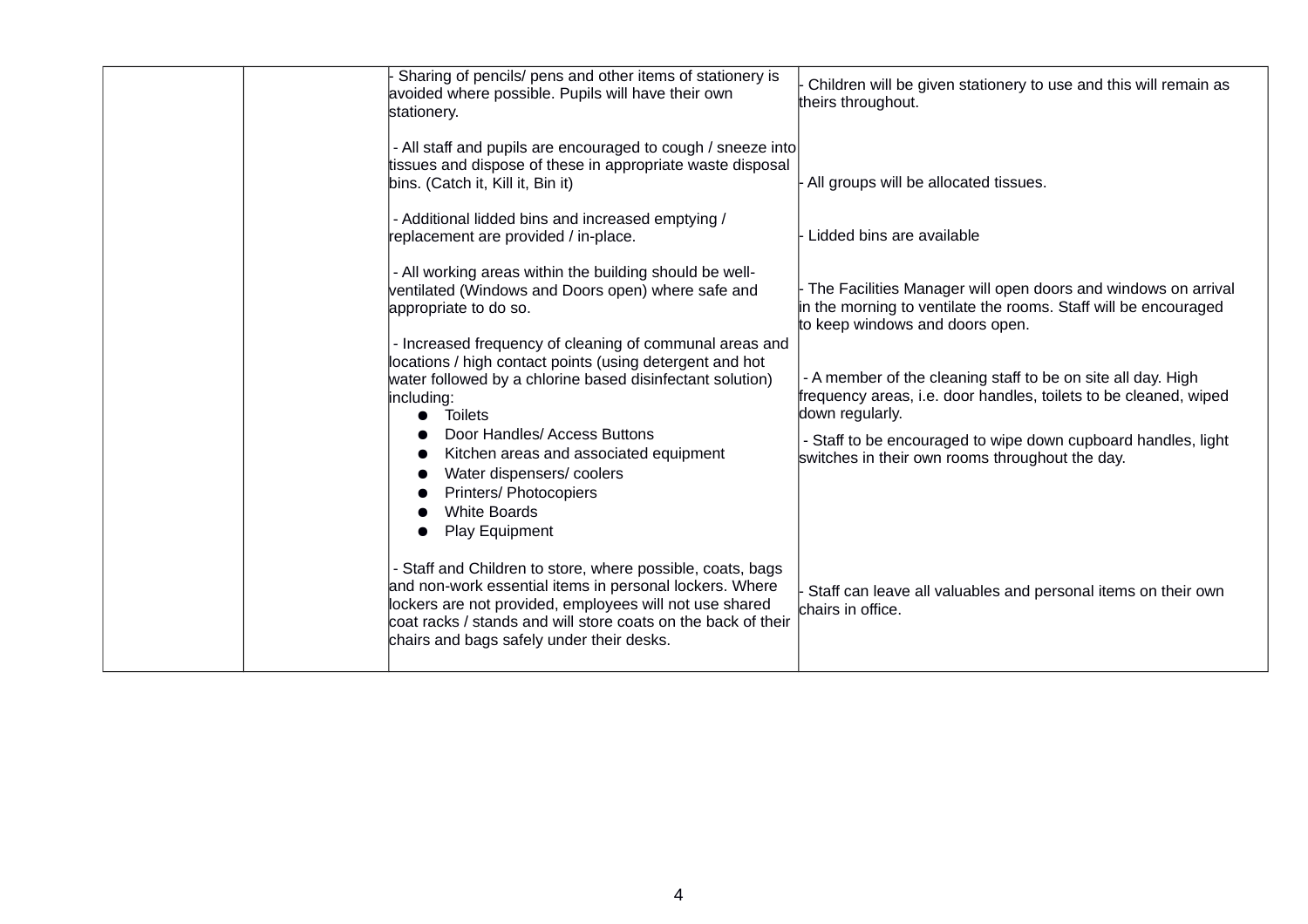| <b>Sufficient</b><br>Staffing/<br><b>Resources</b> | - Maintain security of the building and it's<br>occupants<br>- Maintain the cleanliness of the building and<br>carry out necessary inspections and to carry<br>out necessary inspections of consumables<br>needed to maintain hygiene (including their | - Facilities Manager and Key holders in place.<br>- Cleaning staff to be on-site throughout the day. The<br>building will be cleaned on a daily basis and high<br>frequency areas, i.e. doors, handles, sinks and taps will be |
|----------------------------------------------------|--------------------------------------------------------------------------------------------------------------------------------------------------------------------------------------------------------------------------------------------------------|--------------------------------------------------------------------------------------------------------------------------------------------------------------------------------------------------------------------------------|
|                                                    | replenishment)<br>- Sufficient numbers of staff are in place to<br>enable safe evacuation of the building in the<br>event of an emergency.                                                                                                             | cleaned throughout the day.<br>-There will be a sufficient number of staff on site.                                                                                                                                            |
|                                                    | - All our teaching staff are DBS checked and<br>all staff have been involved in our summer<br>scheme programme in the past.                                                                                                                            | - DBS checks are all up to date.                                                                                                                                                                                               |